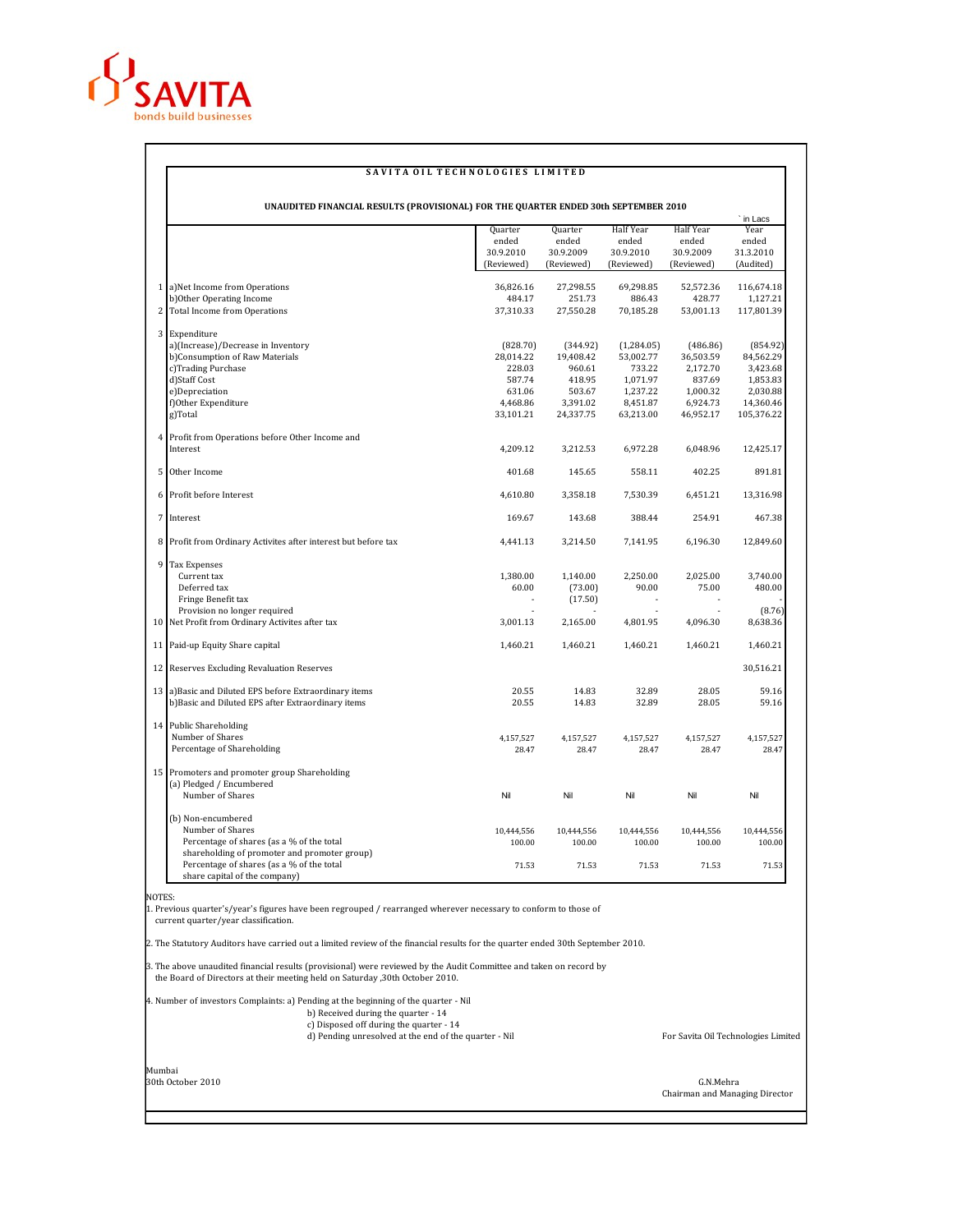| UNAUDITED SEGMENTWISE REVENUE, RESULTS AND CAPITAL EMPLOYED<br>FOR THE QUARTER ENDED 30th SEPTEMBER 2010 |                                             |                                             |                                                      |                                                      |                                                      |  |
|----------------------------------------------------------------------------------------------------------|---------------------------------------------|---------------------------------------------|------------------------------------------------------|------------------------------------------------------|------------------------------------------------------|--|
| 1 Segment Revenues                                                                                       | Quarter<br>ended<br>30.9.2010<br>(Reviewed) | Quarter<br>ended<br>30.9.2009<br>(Reviewed) | <b>Half Year</b><br>ended<br>30.9.2010<br>(Reviewed) | <b>Half Year</b><br>ended<br>30.9.2009<br>(Reviewed) | ` in Lacs<br>Year<br>ended<br>31.3.2010<br>(Audited) |  |
|                                                                                                          |                                             |                                             |                                                      |                                                      |                                                      |  |
| Petroleum Products                                                                                       | 36.382.31                                   | 26.643.31                                   | 68,611.58                                            | 51.349.38                                            | 115,591.73                                           |  |
| Wind Power                                                                                               | 1.045.28                                    | 946.91                                      | 1,803.96                                             | 1.773.65                                             | 2,768.60                                             |  |
| Other Unallocated                                                                                        | 284.42                                      | 73.94                                       | 327.85                                               | 178.99                                               | 332.87                                               |  |
| Net Sales / Income from Operations                                                                       | 37,712.01                                   | 27,664.16                                   | 70,743.39                                            | 53,302.02                                            | 118,693.20                                           |  |
| 2 Segment Results                                                                                        |                                             |                                             |                                                      |                                                      |                                                      |  |
| Profit before taxation and<br>Interest for each segment                                                  |                                             |                                             |                                                      |                                                      |                                                      |  |
| Petroleum Products                                                                                       | 4,206.91                                    | 2,969.66                                    | 7,208.67                                             | 5,955.02                                             | 12,909.17                                            |  |
| Wind Power                                                                                               | 511.25                                      | 492.31                                      | 605.32                                               | 759.71                                               | 748.92                                               |  |
| TOTAL                                                                                                    | 4.718.16                                    | 3,461.97                                    | 7.813.99                                             | 6,714.73                                             | 13,658.09                                            |  |
| Less: i) Interest                                                                                        | 169.67                                      | 143.68                                      | 388.44                                               | 254.91                                               | 467.38                                               |  |
| ii) Other unallocated expenditure                                                                        | 107.36                                      | 103.79                                      | 283.60                                               | 263.52                                               | 341.11                                               |  |
| Net of unallocated revenue                                                                               | 277.03                                      | 247.47                                      | 672.04                                               | 518.43                                               | 808.49                                               |  |
| Total Profit before tax                                                                                  | 4,441.13                                    | 3,214.50                                    | 7,141.95                                             | 6,196.30                                             | 12,849.60                                            |  |
| 3 Capital Employed:<br>(Segment Assets- Segment Liabilities)                                             |                                             |                                             |                                                      |                                                      |                                                      |  |
| Petroleum Products                                                                                       | 27.172.26                                   | 21.035.21                                   | 27.172.26                                            | 21.035.21                                            | 25.893.00                                            |  |
| Wind Power                                                                                               | 8,963.83                                    | 8,777.74                                    | 8,963.83                                             | 8,777.74                                             | 8,438.25                                             |  |
| Unallocated capital employed                                                                             | 642.63                                      | 175.85                                      | 642.63                                               | 175.85                                               | (2,354.48)                                           |  |
| TOTAL                                                                                                    | 36,778.72                                   | 29,988.80                                   | 36,778.72                                            | 29,988.80                                            | 31,976.77                                            |  |

**\_\_\_\_\_\_\_\_\_\_\_\_\_\_\_\_\_\_\_\_\_\_\_\_\_\_\_\_\_\_\_\_\_\_\_\_\_\_\_\_\_\_\_\_\_\_\_\_\_\_\_\_\_\_\_\_\_\_\_\_\_\_\_\_\_\_\_\_\_\_\_\_\_\_\_\_\_\_\_\_\_**

NOTE:

 Previous quarter's/year's figures have been regrouped / rearranged wherever necessary to conform to those of current quarter/year classification

For Savita Oil Technologies Limited

Mumbai G.N.Mehra

30th October 2010 Chairman and Managing Director